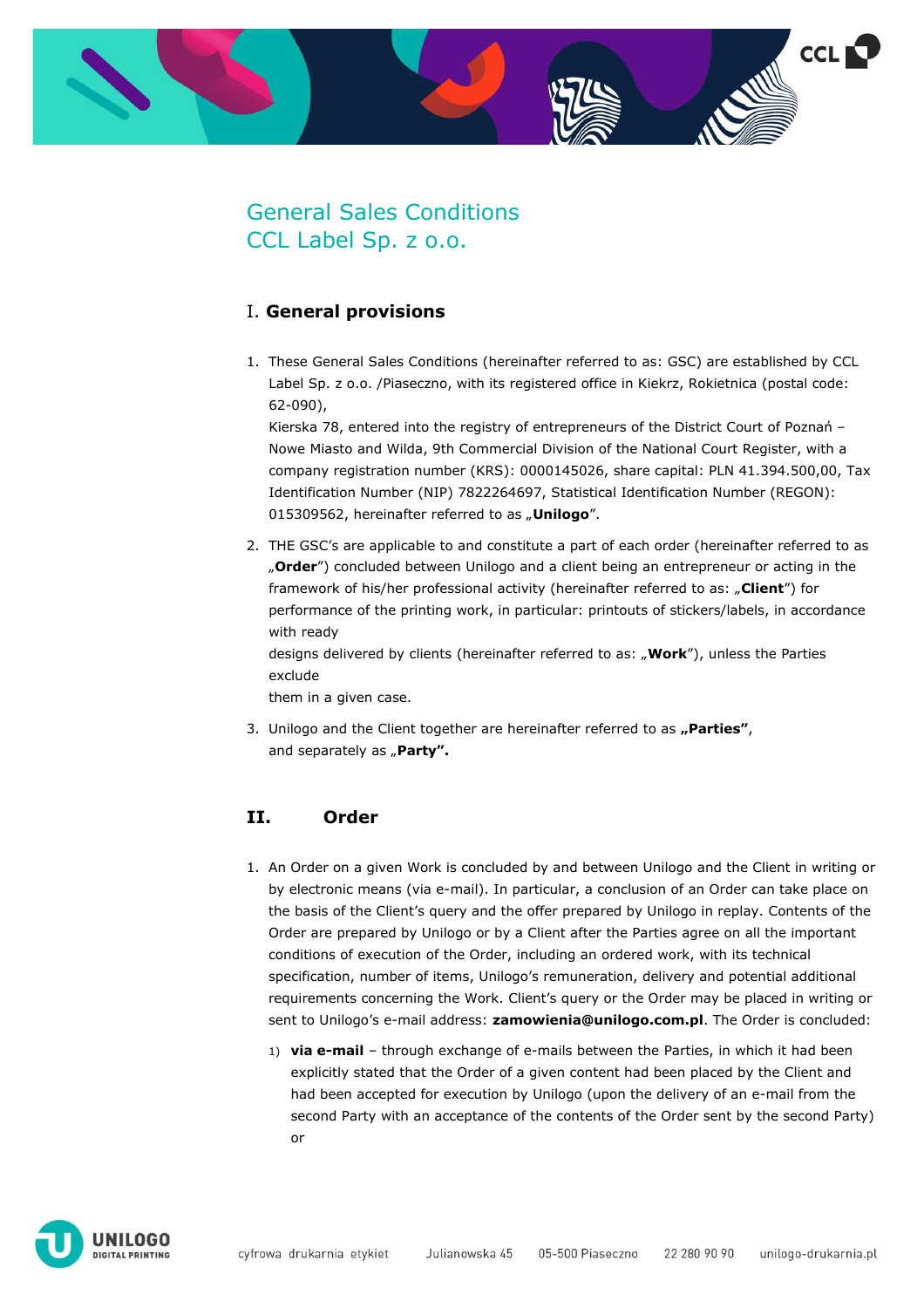

- 2) **in writing** id both Parties place signatures under the Order form (upon signing the document by the last Party).
- 2. Pending confirmation of acceptance of the Order, Unilogo can refuse to execute the Order without giving their reasons, informing the Client about the refusal. Unilogo is not responsible for taking any actions resulting from the Order until it is concluded. To avoid doubts, it is deemed that lack of response from Unilogo does not constitute a "silent" acceptance and conclusion of the Order, notwithstanding former cooperation of the Parties.
- 3. The Order is executed on the basis of graphic designs and data provided by the Client. The graphic designs have to comply with the requirements stated in an **Appendix No 1** to the GSC.
- 4. The Client declares and guarantees that he/she has all the rights (, including copyright, related rights, and neighbouring rights, trademark protection rights and any other industrial property laws to the graphic designs and the data they will make available for Unilogo (or that they will possess them no later than at the moment of disclosure) for them to be able to realise the Order and that Unilogo's realisation of the graphic designs and data during the execution of the Order shall not constitute an infringement of legal provisions in force and that it shall not infringe any rights of third parties.
- 5. Unilogo makes its every effort to execute every Order within **5 (five) working days** from the day of the Order conclusion, provided that they receive the graphic designs and data mentioned in clause 3 above and the confirmation of bank transfer, if the Order is prepaid, with consideration of the clause 6 below and with the reservation that in particular, reasonable cases the date of execution can be elongated. Unilogo shall inform the Client about a change in the date of execution in writing or by e-mail.
- 6. Before producing a final version of the ordered Work, at Client's request, without additional costs, Unilogo prepares a proof printout of the Work and sends it to the Client for acceptance of colours. At explicit request, Client can also receive a sample of a target material in a form of a material sheet to perform trials and for his/her acceptance. Unilogo prepares proof versions within **3 (three) working days** from the date of the conclusion of the Order, provided that they receive graphic designs and data mentioned in clause 3. above. If the proof version of the work is to be prepared, the date of Work execution indicated in clause 5 is counted from the date of Client's acceptance of a given proof version. If the Client resigns from a proof version of the Work, production of a final version of the Work by Unilogo starts immediately on the basis of graphic designs mentioned in the clause 3 above, provided by the Client.
- 7. Handing out of the Work takes place in Unilogo's registered office. The Parties may agree in the order that the Work shall be sent by Unilogo to the address given by the Client, at his/her own cost and risk. The Client, while accepting the Work, is required to check its compliance with the Order in terms of quantity and quality. Any reservations shall be reported instantly during the handing over and be confirmed in writing by the person handing the Work over (e.g. an Unilogo employee, courier etc.). Any complaints

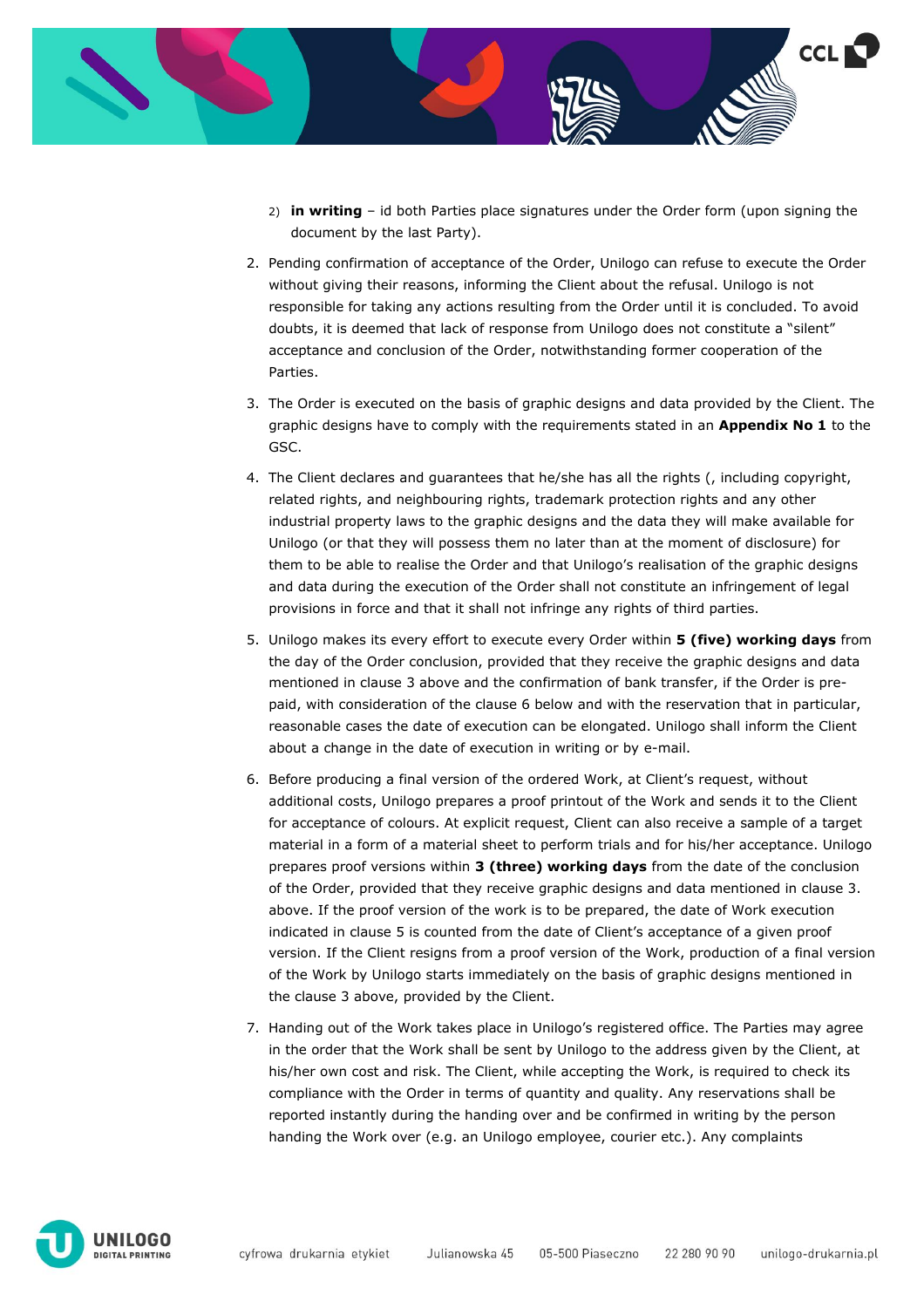

concerning faults or lack in quantity made by the Clients after a receipt of the Work without any reservations shall not be taken into consideration. The exception are the damages of the Work that are impossible to be noticed during handing over. The complaint procedure constitutes an **Appendix No 2** to the GSC.

- 8. If the order is executed partially by Unilogo, i.e. if not all the ordered items are prepared (non-reimpressions), the Client is entitled to:
	- 1) resign from the remaining part of the order that had not been executed in time (partial exemption) or to receive the non-executed part of the Order on the other date agreed by both Parties.

In the case described in letter a) above, the Client shall pay for the executed part of the Order. The non-execution by Unilogo of the part of the Order shall not constitute a basis for exemption from the Order, even if the partial execution is of no use for the Client, considering their indented goal that had been known to Unilogo before their acceptance of the Order for execution.

### **III. Payments**

- 1. The Client commits him- or herself to pay the remuneration for the ordered Work stated in the Order, on the basis of a VAT invoice issued by Unilogo, by bank transfer to the bank account of Unilogo indicated on the VAT invoice. Unilogo reserves that the 3 (three) first Orders from a given Client, and the next ones – depending on the decision of the Ordering Party, based on the current cooperation with the Client – are realised after the Client's payment of an advance for remuneration amounting to 100% of remuneration (prepayment) – in such case Unilogo is not obliged to start execution of the Order before they receive the advance from the Client.
- 2. The Work belongs to Unilogo until Unilogo receives a complete remuneration for its execution (reservation of title). The Client is responsible for accidental loss or damage to the Work upon its handing over to the Client, the person authorised by the Client or to the courier, on terms indicated in item II, clause 7, sentence one and two of the GSC.

### **IV. Liability**

- 1. Unilogo is responsible for execution of the Work in accordance with the arrangements of the Order, including technical specification and with the graphic design provided by the Client.
- 2. Unilogo is not to be held responsible for usability of the Work for the purpose intended by the Client as well as for the aesthetical result or coloristic result of the Work that differs from Client's expectations. In particular, Unilogo is not obliged to check whether the ordered labels will be appropriate for the packages on which they are to be placed,

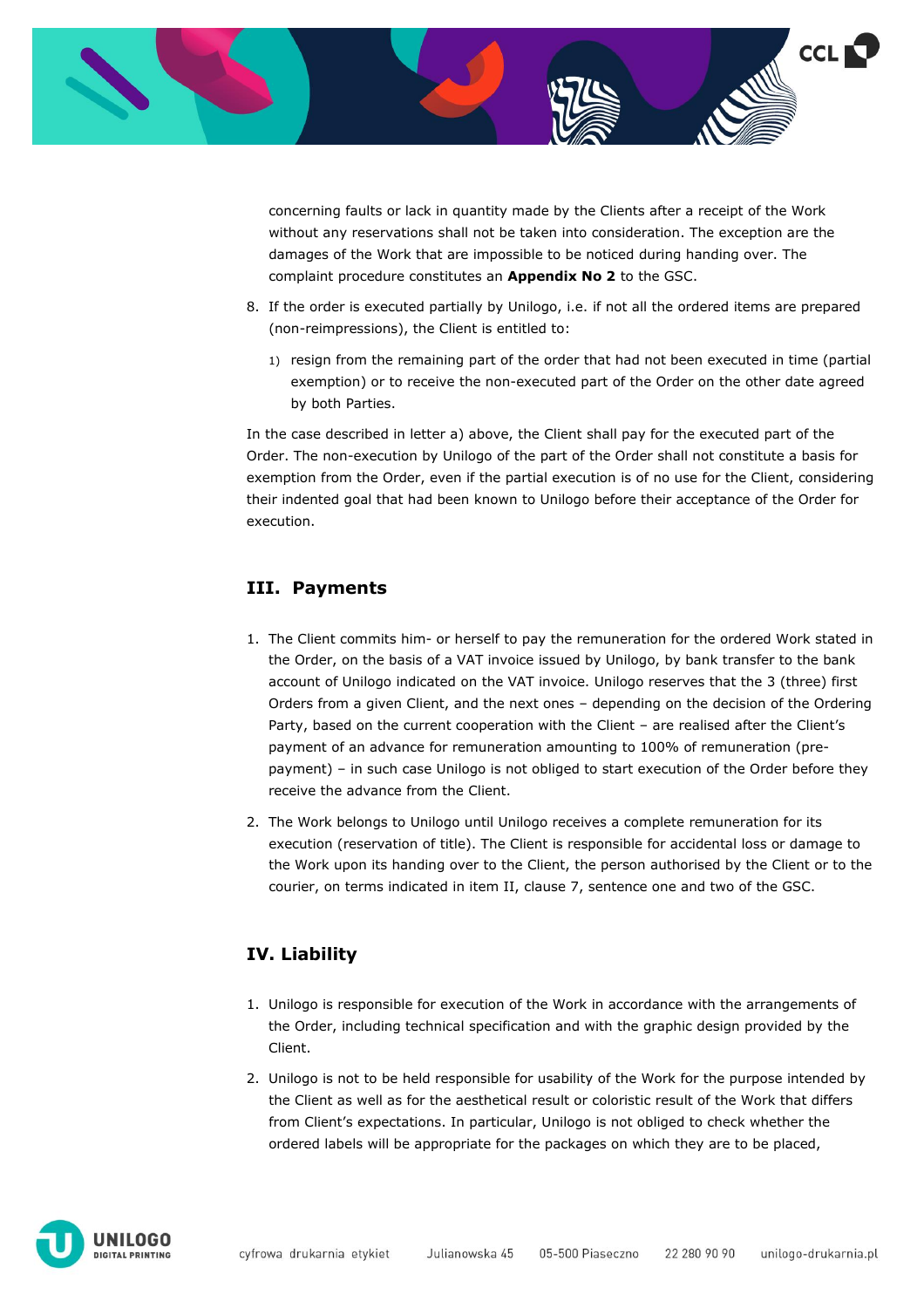

whether the material for the labels (e.g. type of glue) accepted by the Client, colours or printing technology are appropriate for a certain package (e.g. whether or not the labels will stick to the package properly).

- 3. Unilogo is not responsible for the damages to the Client's products resulting from using the Work by the Client (e.g. damage of Client's packages labelled with the labels produced by Unilogo), unless the damage results from undue execution of the Order by Unilogo.
- 4. If the Order is not executed or is unduly executed by Unilogo, Unilogo is responsible only for actual damages for the Client and a total liability of Unilogo towards the Client is limited only to the amount of remuneration agreed on for the given Order.
- 5. Unilogo is not to be held responsible for the contents of the Work, including the content of the graphic designs and data provided by the Client. If the Work executed on the basis of provided graphic designs and data infringes legal provisions or rights of third parties and the third parties place any claims towards Unilogo related to the infringement, the Client commits his- or herself to release Unilogo from liability towards the third parties, resulting from infringement of their rights or legal provisions.
- 6. If, in Unilogo's opinion, the execution of the Order constitutes an infringement of legal provisions or rights of third parties and the Client still wishes the order to be executed, regardless Unilogo's information about it, the Client, beside releasing Unilogo from liability towards the third parties that is mentioned in clause 6 above – resigns from all the claims resulting from Unilogo's execution of the Order towards Unilogo. Clients commitment that had been mentioned above is still in operation notwithstanding the termination or expiration of the Order. Regardless the above, Unilogo is also entitled to refuse to realise such an Order and in such case, they are not liable towards the Client for non-execution or undue execution of the Order.
- 7. Unilogo's liability on a warranty is limited only to material faults the Client is obliged to report to Unilogo within 7 days from noticing the fault, with a restriction from item II clause 6 of GSC, and the liability on a warranty for the faults in a Work expires no later than after 3 (three) months from handing over of the Work.

### **V. Confidentiality**

1. The Parties mutually agree that the information concerning cooperation between the Parties, in particular those concerning the ordering conditions and all the information and data that not had been published by the Parties and that the second Party possessed as a result of conclusion of the Order, during or at the time of cooperation, regardless the form of their fixation or transferring, including the ones not marked as confidential or the ones conveyed orally, in particular all the economic, legal, financial, organisational, technical or technological data of the Parties, constitute confidential information (hereinafter referred to as: **"Confidential information").** Confidential information shall not be disclosed by any Party without a written consent of a second Party to any third parties, excluding

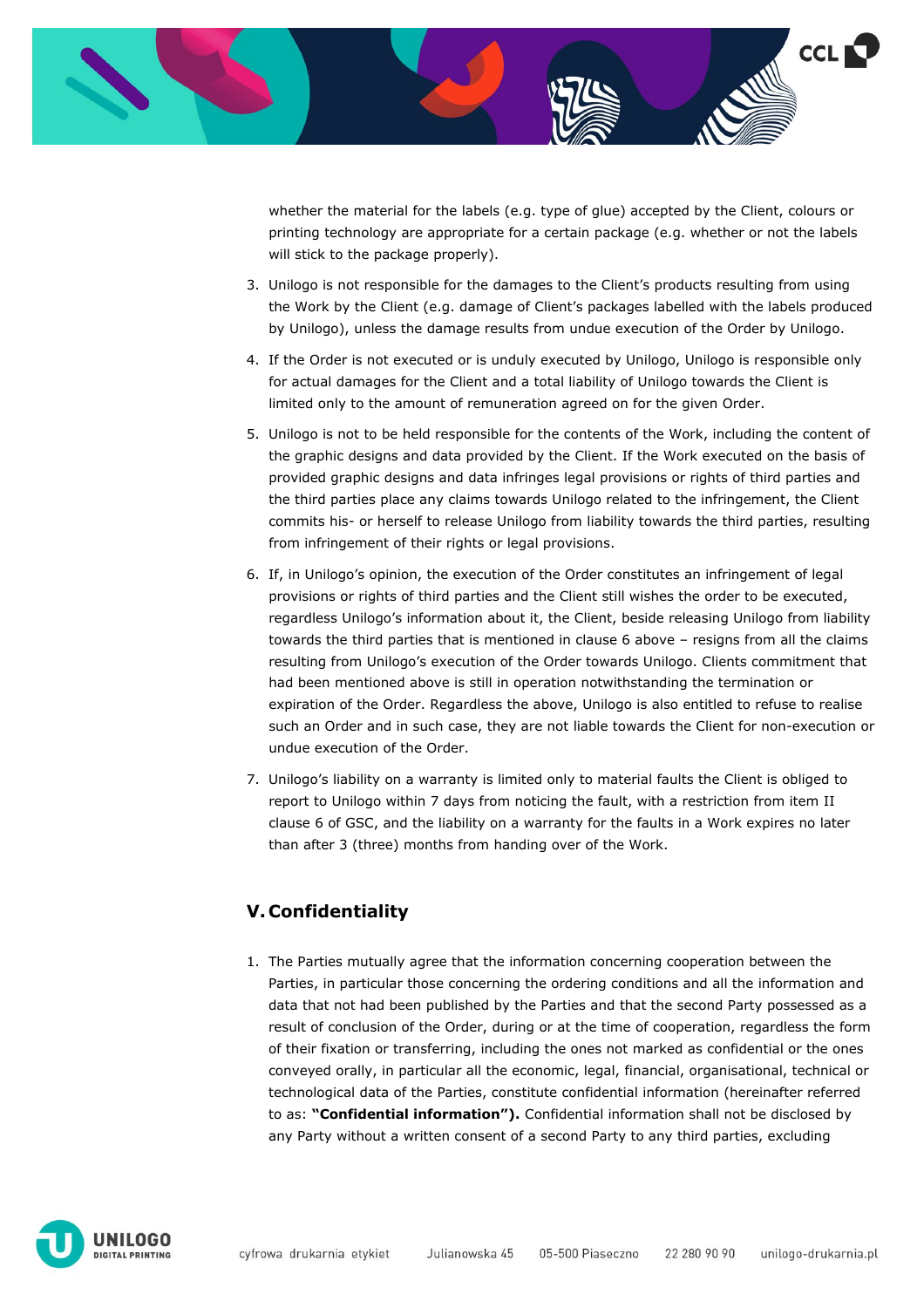

Parties' employee's , their attorneys, solicitors and counsellors as well as any other people who need the Confidential information to execute the provisions of the Agreement and excluding the cases in which the disclosure of Confidential Information is required by the legal provisions.

2. Limitations and responsibilities indicated in clause 1 above are binding for the Parties during the period of execution of the Order and within 5 (five) years from its execution.

### **VI. Validity**

- 3. The GSC enter into force on 10 November 2016 and replace all the current GSC. The following GSC are applicable to all the Orders concluded after their entry into operation.
- 4. The GSC constitute a model contract in understanding of Art. 384 of the Civil Code. Unilogo is entitled to change the GSC in any moment. Information about each change of the GSC is announced by Unilogo no later than 14 days before their entry into operation. The changes of the GSC shall not apply to the concluded Orders.

### **VII. Final provisions**

The issues not covered by the GSC shall be governed by the respective provisions of Polish law.

The disputes under the GSC shall be brought by the Parties to the common court respective for the Unilogo's registered office.

The headlines in the GSC were placed there only to facilitate reading and navigation and they shall not influence interpretation of the provisions.

#### **List of Appendices:**

Appendix No 1 – Requirements concerning graphic material;

Appendix No 2 – Complaint procedure;

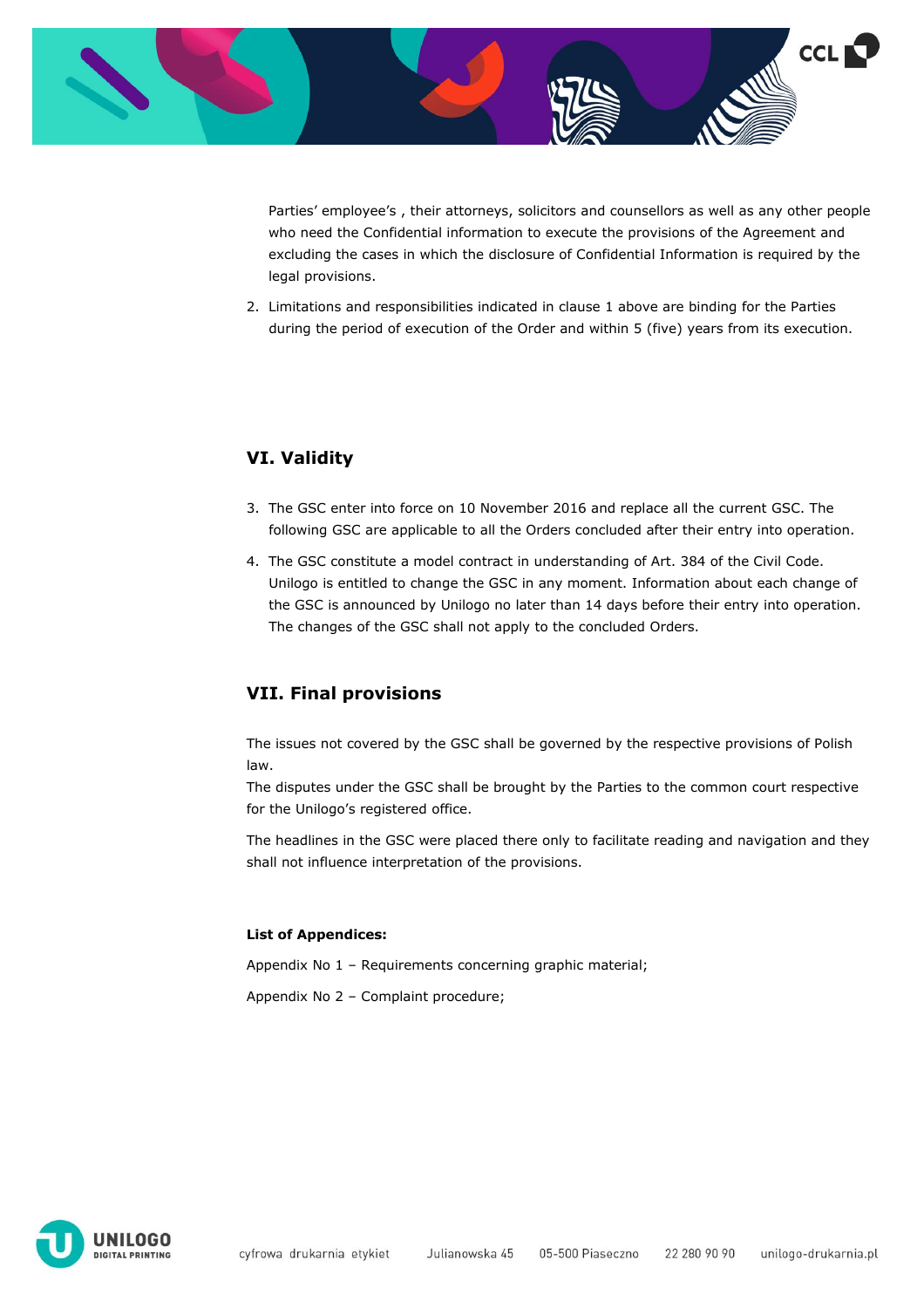

### **Appendix No 1 to the GSC**

## Requirements concerning graphic materials

- 1. **One label written in one file** unambiguously inscribed (the name of each file is consistent with the name in the order).
- 2. Files saved as **composite PDF files**.
- 3. **No die-cutter outline** in the design **or die-cutter defined as an additional "diecutter"**

**spot colour** (the outline must have an overprint attribute) - possible printing registrations outside the net area.

- 4. All the **texts are converted into curves**.
- 5. The PDF page format is the gross format of the label, i.e. the size of the label plus a minimum bleed of **1.5 mm on each side** (NOTE! **Label centred in the file!** ).
- 6. Graphic elements to be contained within the label area at a **distance of at least 1,5 mm from its edge**.

#### **Preparing additional colours available in the Indigo technology:**

- **White** a sample of an additional (spot) colour, called '**white**' or '**W'**; used for a coloured, metallic and transparent substrate.
- **Silver** (metallic) a sample of an additional (spot) colour called "**silver**"; used when metallic colours are required, providing an alternative to, for example, a hot stamping.
- Special **Grey** colour (Pantone 431 C) a sample of an additional colour called "**G"**; used for grey texts, etc. to offset the raster effect.
- If more accurate orange/violet/blue colour reproduction is required, it is possible to extend CMYK colours with additional Orange and Violet colours (Pantone Solid Coated colours must be defined in the file).

#### **Information on hot stamping:**

- Minimum HS line thickness 0,2 mm (approx. 0,5 typographical point).
- Minimum text size 3 mm (8 typographic points).
- Due to the HS technology, we allow for a movement of HS elements in delation to the printed elements by up to approx. 1.5 mm.
- Files containing hot stamping elements also sent in editable form (ai, eps) with clearly marked hot stamping elements.